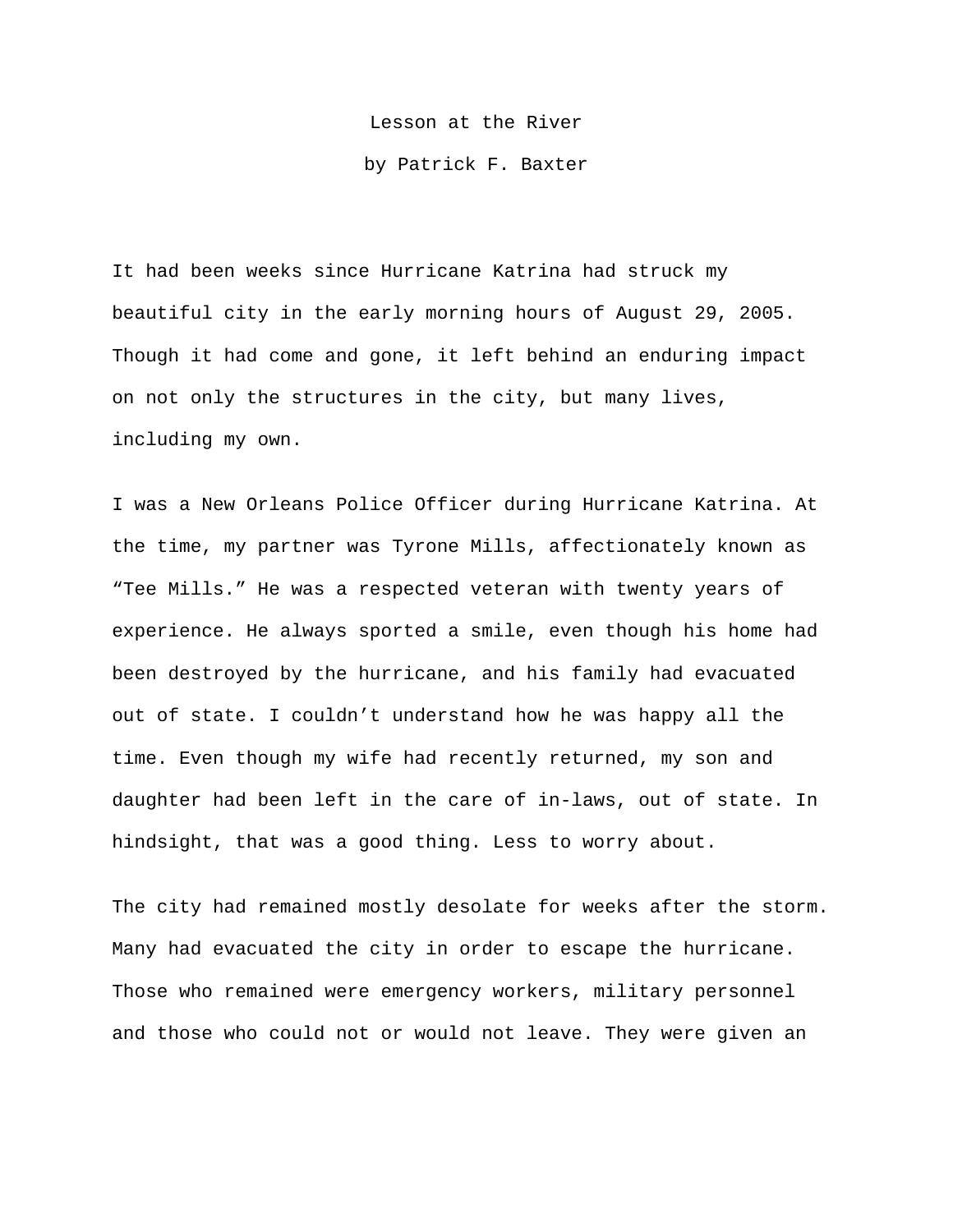up close look at the devastation caused by a category four hurricane.

The sidewalks were lined with piles of trash and refrigerators sealed with duct tape. They had been taped to prevent being opened and releasing the smells of rotted food and meat. Flies were everywhere! They were robust and appeared to fly in slow motion. The smell was unbelievably pungent. Homes and streets smelled of rotting meat, stagnant water, and a hint of death.

One day, about two weeks after the storm, Tee Mills and I were on patrol in the area of Canal Street. We saw an older black man on his knees in the middle of the streetcar tracks. He was wearing a dingy white shirt and wrinkled khaki pants. He wore red and white high top Puma tennis shoes. He appeared to be upset. His shoulders were sunken. We exited our patrol car and walked up to him. He held his hands at his sides and was sobbing uncontrollably. He was crying so hard, his body convulsed. Tyrone gently placed his hand on the man's shoulder and the man slowly looked up. His unshaven face was wet with tears. Tyrone whispered "What's wrong man?" Through his sobs, he replied. "Man, I took money from my niece! My eleven year old niece! Who does that? Who takes money from a child? I can't get right!" I asked him how he took the money and why. He paused for a bit and said "I went in her bedroom and took it out of her purse! I took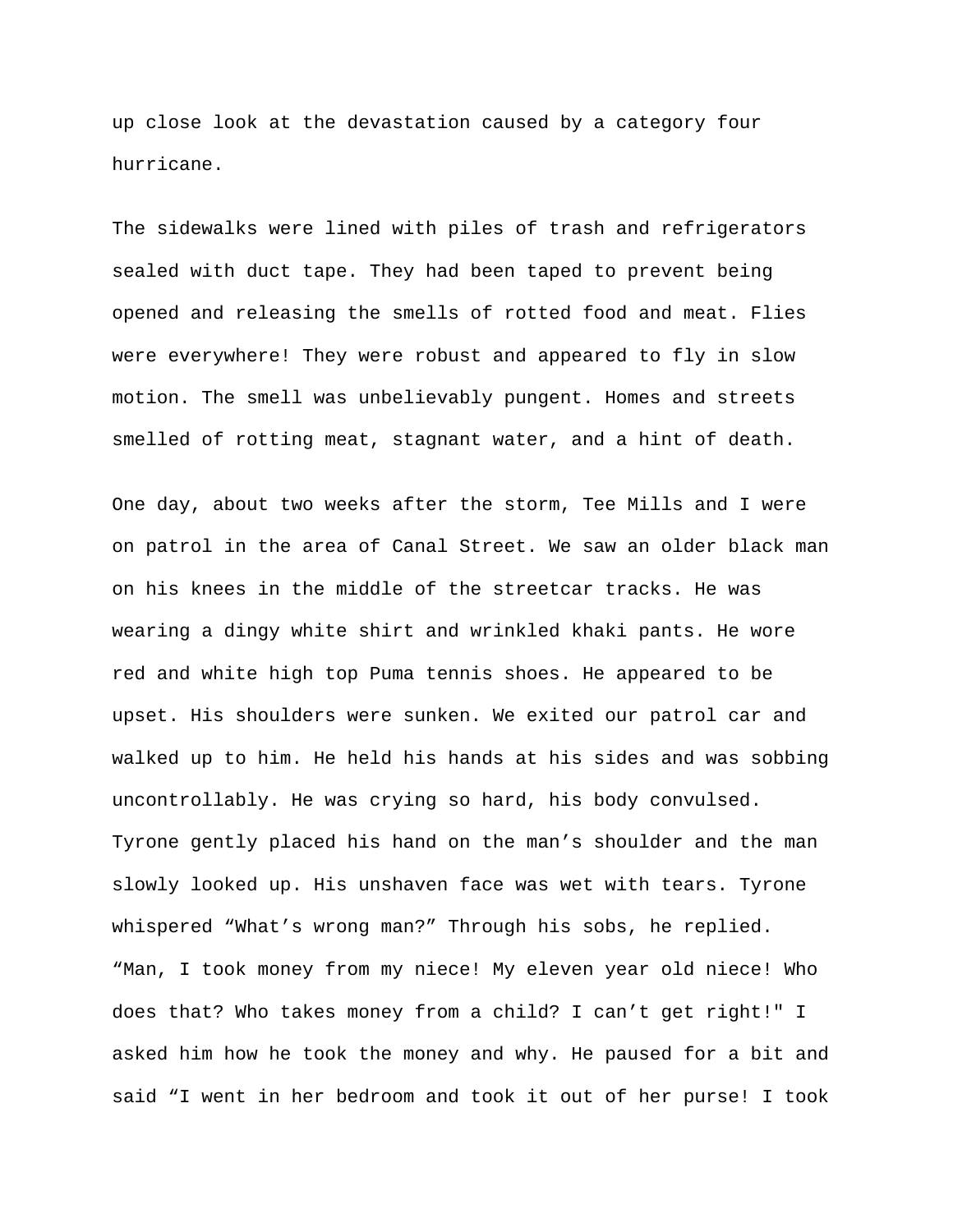it because I can't get right! I ain't no good!" He continued to cry. Tyrone assured him that the money could be returned, but he continued to cry. I placed my hand on the man's other shoulder. I asked if he wanted to speak to our police chaplain or someone regarding the incident. He said no, and rose to his feet. He used his shirt to wipe the tears from his face, and took a deep sigh. I again offered the services of our chaplain and he again refused. "I'm good. I just want to leave. Thank you." As he walked away, I couldn't take my eyes off of him.

An hour later, we were dispatched to a call of unknown trouble at the New Orleans River walk, along the Mississippi River. As we arrived on scene, we received additional information from our dispatcher. The information stated a body had been found floating near the River walk by a passing riverboat. A crew member of the river boat secured the body using a long pole fashioned with a hook at the end and was keeping the body from floating away. I walked on the bottom level of the dock, while Tyrone walked on the second level, looking for the crew member. We both arrived at the dock edge at the same time. We noticed a tall sinewy sunburnt middle aged white male standing near the side of the riverboat. He was holding a long pole with a hook on the edge. The hook was secured to the belt loop of the pants on the submerged body. As the employee saw us, he pulled slightly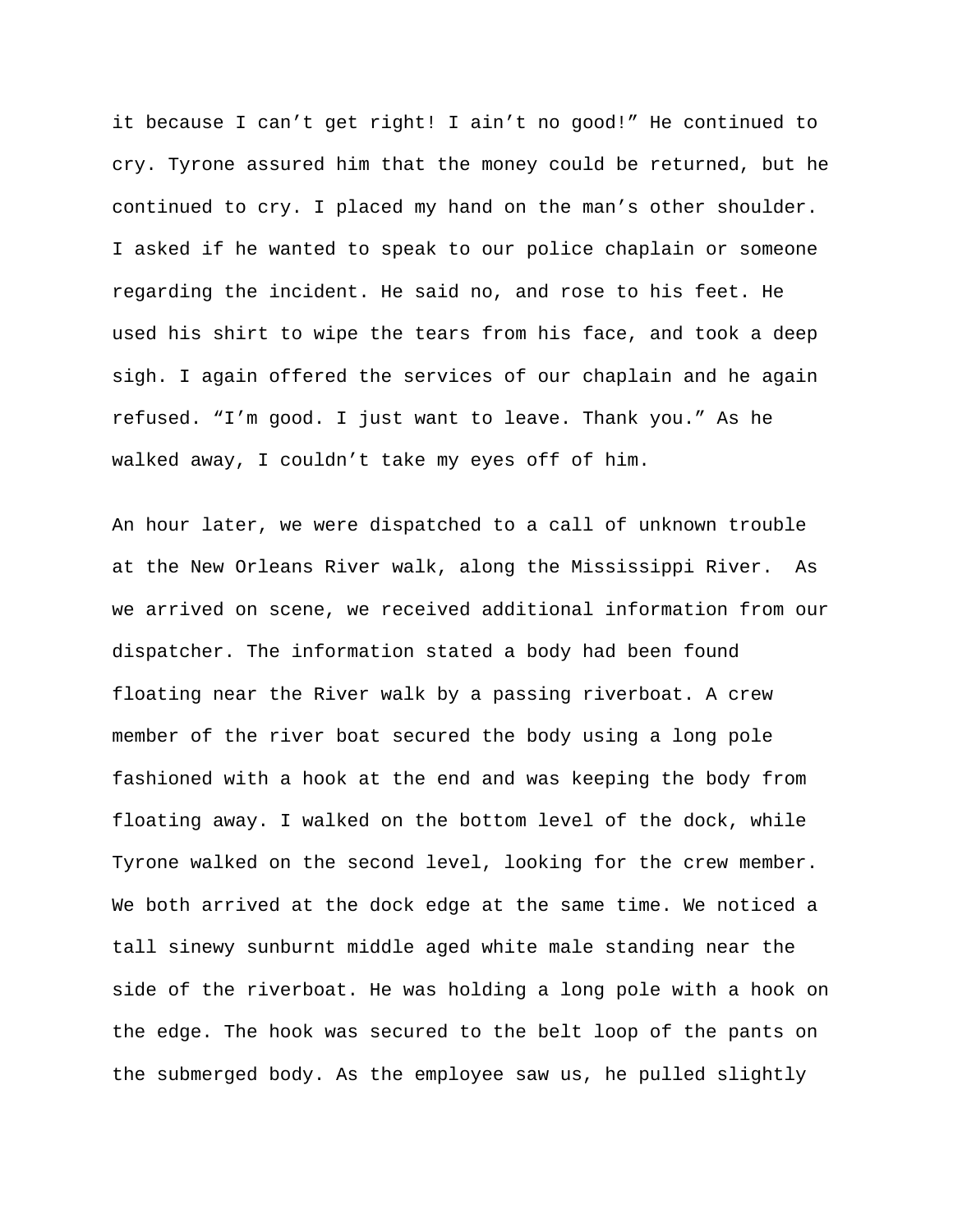upward on the pole, and the body rose above the surface of the water. My gaze was immediately locked on the shoes. White and red high top Puma tennis shoes. I stared at those shoes for several moments. Everything seemed still, empty. I glanced up at Tyrone. He was staring at the body. After a moment, he turned towards me and our eyes locked. We both shook our heads. It was a silent acknowledgement of another life taken by Katrina. We contacted the necessary support units and documented the required paperwork. We finished our tour of duty, as we had done numerous times before.

After arriving home, I took off my duty belt and uniform as I had done countless times before. As I did so, I reflected on the day's events. I was suddenly overcome with emotion. I couldn't contain myself. I sobbed uncontrollably. I cried so hard, my body convulsed. I was crying so hard, I was unaware my wife had entered the room. She placed her hands around my head and let me cry. Tears flooded my eyes like the river that runs through my favorite city. After I finished crying, I realized that I was not just crying for the old man in the white and red Puma tennis shoes, and my city but for myself! I realized that during Katrina, I had detached myself from feeling, more than I usually did. I ignored my emotions in order to do the job! This is never good, but during a natural disaster and the unpredictability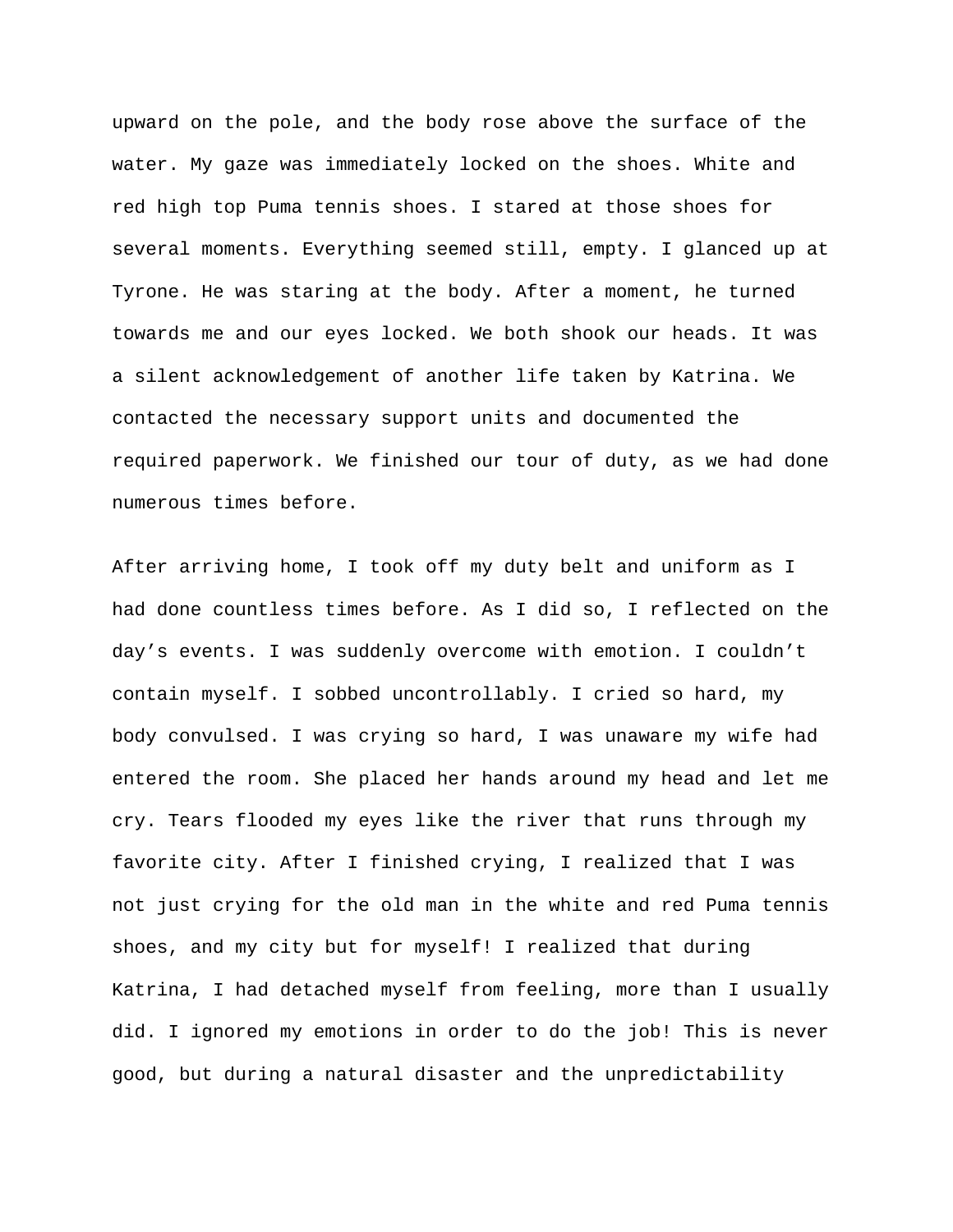which followed, it was a terrible response. I was focused on completing the task, and not dealing my emotional needs.

Several months after Katrina, I attended a motivational seminar entitled "Recovering from Traumatic Events" by a retired Louisiana State Trooper. Several officers who suffered through Katrina were in attendance. Trooper Bobby Smith had been seriously injured in the line of duty. In 1986, a shotgun blast stole his sight. The loss of his sight stole his independence, as well as his career. He would eventually divorce. Later, a car accident took the life of his 22 year old daughter. After bouts with severe depression and self-doubt, he found his purpose was to help others who face life changing events. As he told his story, he educated us on how to positively deal with traumatic incidents and stressful situations. He also stressed the importance of cherishing the moments we share with friends, family and the people we encounter on a daily basis. These missed moments can never be recaptured once lost.

I would love to say that this was the last traumatic incident that I dealt with as a police officer, but it wasn't. I have endured countless traumatic incidents throughout my career. However, I have learned that dealing with stressful situations can be manageable and not overwhelming. While working at Georgia Tech as a Police Officer since 2013, I have encountered